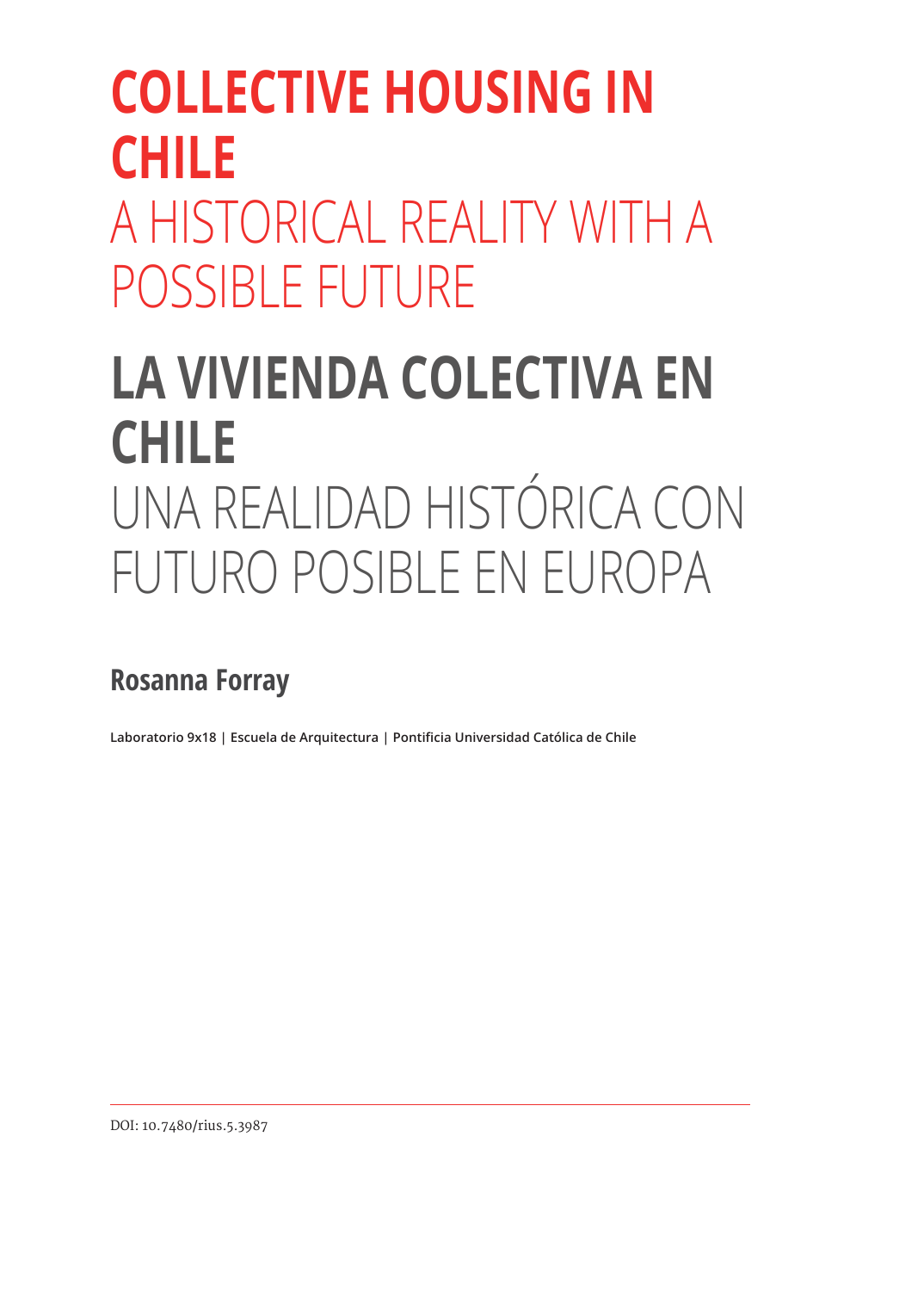### Abstract

Collective habitat has been part of the housing history in Chile through the poor inhabitant's incursion in the city since more than one century. First, as round rooms, "cites" and "conventillos", and afterwards as "colectivos". Later in informal settlements that evolved into self-organised and self-built neighborhoods. During the last decades, in social condominiums. This form of co-habitation has adopted different shapes according to their historical moment, the spatial configuration of the places that inhabitants stayed or co-produced, the social and/or political organisation, the political and institutional context in which they were subscribed. Ones better than others were simultaneously embracing and configuring a specific model of habitat in which the base of 'the collective' is the historical memory, the tradition of organisation, and the parental and neighbors' networks. Today, these collective ways of living remain in our cities opening paths for their consideration in programmes and projects of collective inhabit in the country.

#### **KEYWORDS**

Collective Housing, Co-habitation, Housing policies, Chile.

**54**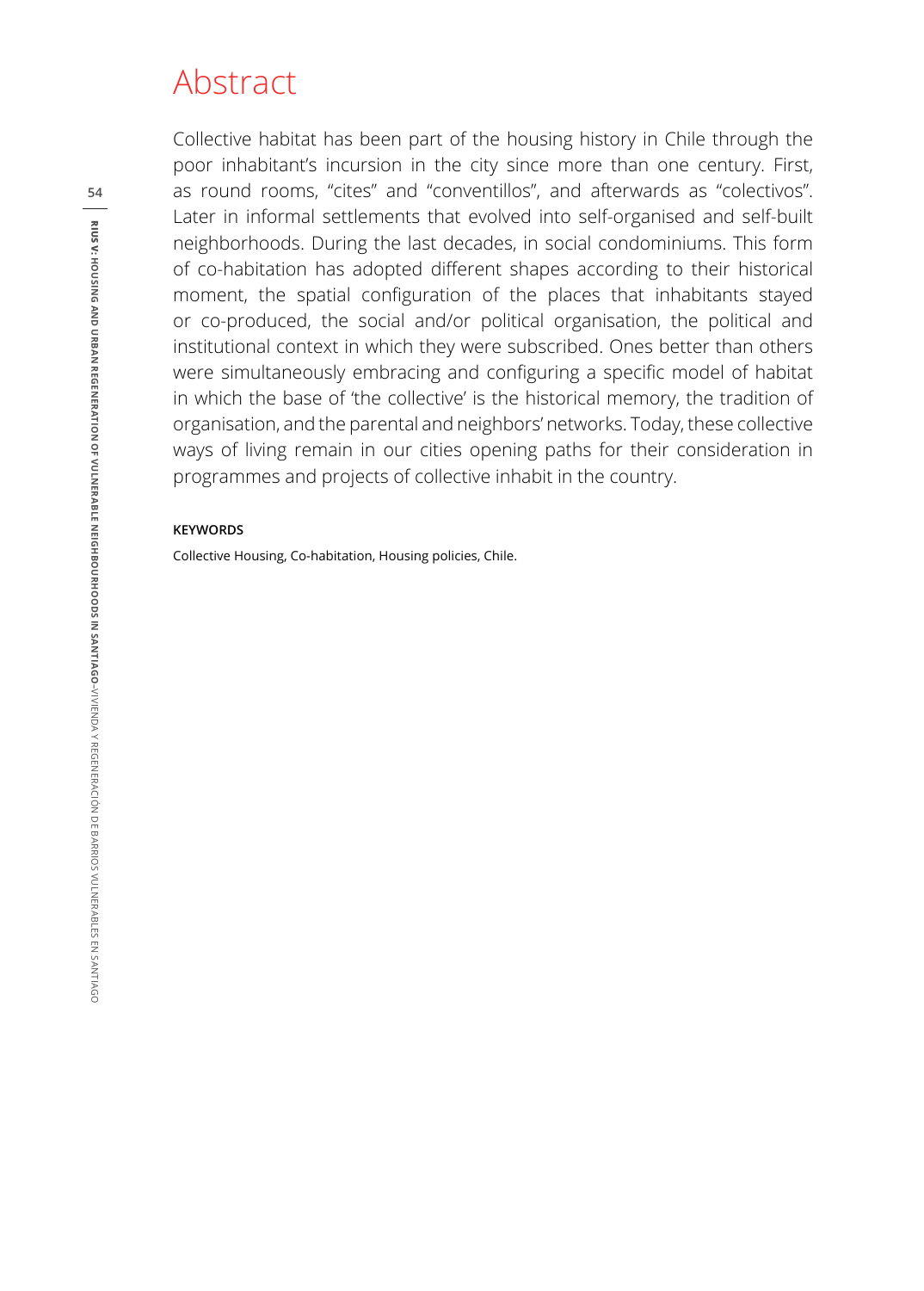## Resumen

El habitar colectivo ha estado presente en la historia de la vivienda en Chile a lo largo de más de un siglo de incursión de los pobres en la ciudad. Primero en la forma de cuartos redondos, cités y conventillos. Después en colectivos. Más tarde en asentamientos irregulares que evolucionaron en barrios autogestionados y autoconstruidos. En las últimas décadas, en condominios sociales. Este cohabitar ha cobrado distintas formas según el momento en que ocurrieron, la configuración espacial de los lugares en que se alojaron o que coprodujeron, la organización social y/o política en que se desenvolvieron, el contexto político institucional en que se inscribieron. Unos mejor que otros fueron acogiendo y al mismo tiempo configurando, un modo específico de habitar donde la memoria histórica, la tradición organizativa, los vínculos parentales y vecinales son la base de 'lo colectivo'. Hoy varias de estas formas de cohabitar perduran en nuestras ciudades abriendo pistas para su reconsideración en programas y proyectos de habitar colectivo en el país.

#### **PALABRAS CLAVES**

Vivienda colectiva; Cohabitar; Políticas de vivienda; Chile.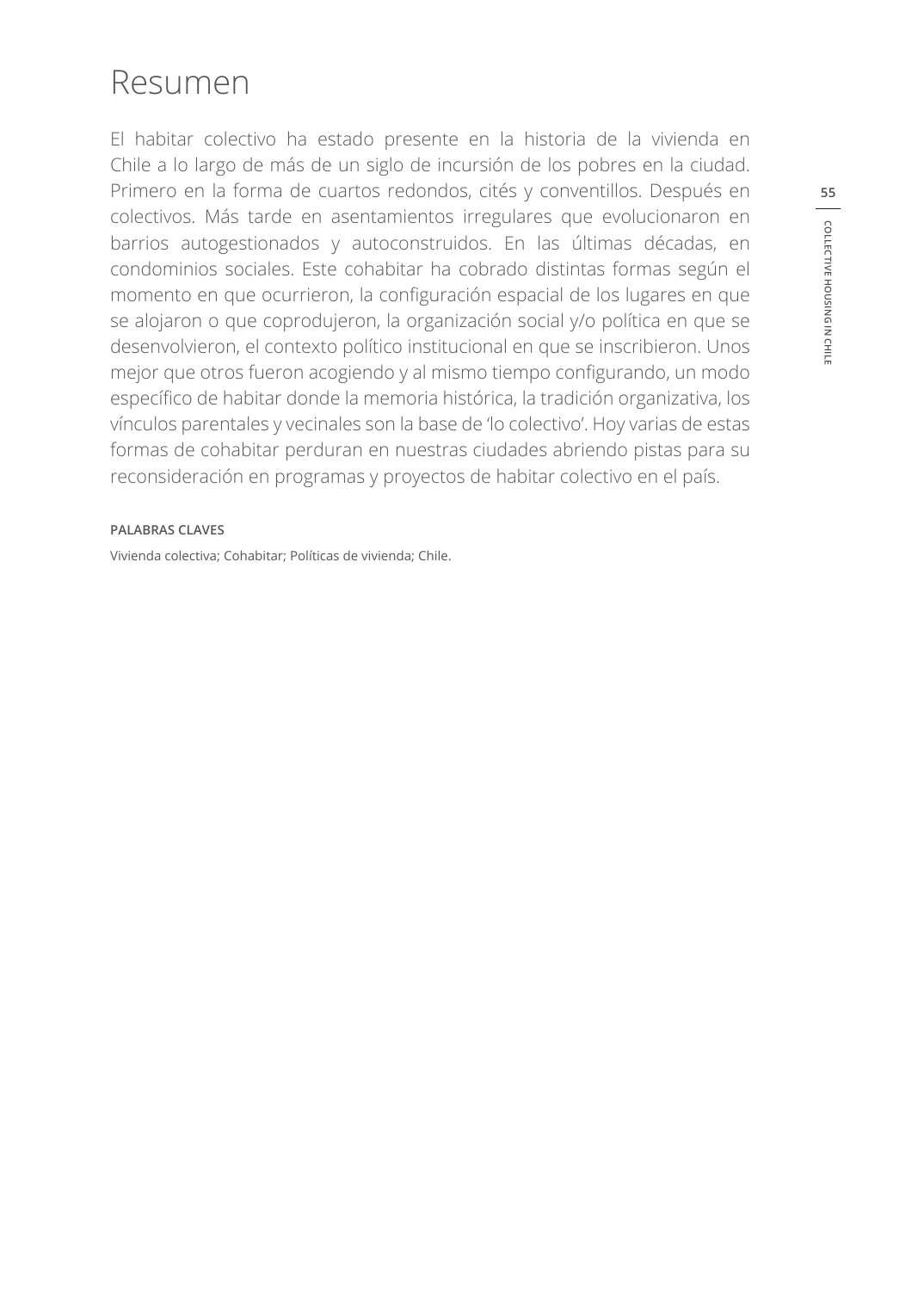Collective habitat has been part of the housing history in Chile, since the poor inhabitant's incursion in the city in the early XX century. First, as "round rooms", "cites" and "conventillos", and afterward as "colectivos". Later in informal settlements that evolved into self-organized and self-built neighborhoods. During the last decades, in social condominiums. These forms of co-habitation have adopted different shapes according to their historical moment, the spatial configuration of places co-produced by dwellers, the social and political organization, the political and institutional context in which they evolved. Along time, they produced specific inhabiting models in which the base of 'the collective' is the historical memory, the tradition of organization, and the parental and neighbors' networks. Today, these common ways of living remain in our cities opening paths for their consideration in programs and projects of collective housing in the country.

Collective housing has been a way of inhabiting by the most modest groups that populated our cities from very early on. It was how peasants made their transition to urbanity since the mid-nineteenth century, first, by living in round rooms where large families lived in one enclosure without water, sewerage, natural light, or ventilation (Torres, 1986). Little by little, as the demand for housing for unstable workers increased and the land was scarce, this type of room became a privileged model to generate income by renting them. The "conventillos" arose from the subdivision of old houses or from the construction of rows of rooms on one or two floors, that penetrated the interior of blocks. They were aligned around a narrow passage or a common patio equipped with a source of water and hygienic services. The hygienic and living conditions were critical, and rents were abusive. With the Law of Cheap Rooms of 1906, which sought to stop speculative processes, the supply of collective rooms evolves towards the figure of the cité. The cité were units composed of two or three rooms with one bathroom and one kitchen aligned around a private patio (Hidalgo, 2002). In the cités, the hygienic conditions and sociability between neighbors improved substantially.

As of 1925, in the face of the speculative process that accompanied this model of collective rental housing, new laws and decrees were promoted to activate the construction of new housing and encourage the creation of cooperatives (Hidalgo, 1999). In this way, workers, public and private employees supported by unions and parishes could create their cooperative projects for savings and credits to access housing. This led to the construction of condominiums apartments of up to four floors, with gardens and community facilities such as swimming pools or sports-fields and playgrounds. However, unemployed families expelled from the countryside and mines by the crisis of the 30s crowded slums or irregular settlements around the city.

The slums, known as "Callampas" to describe the speed with which they grew, and the physical forms with which they constituted (Skewes, 2005,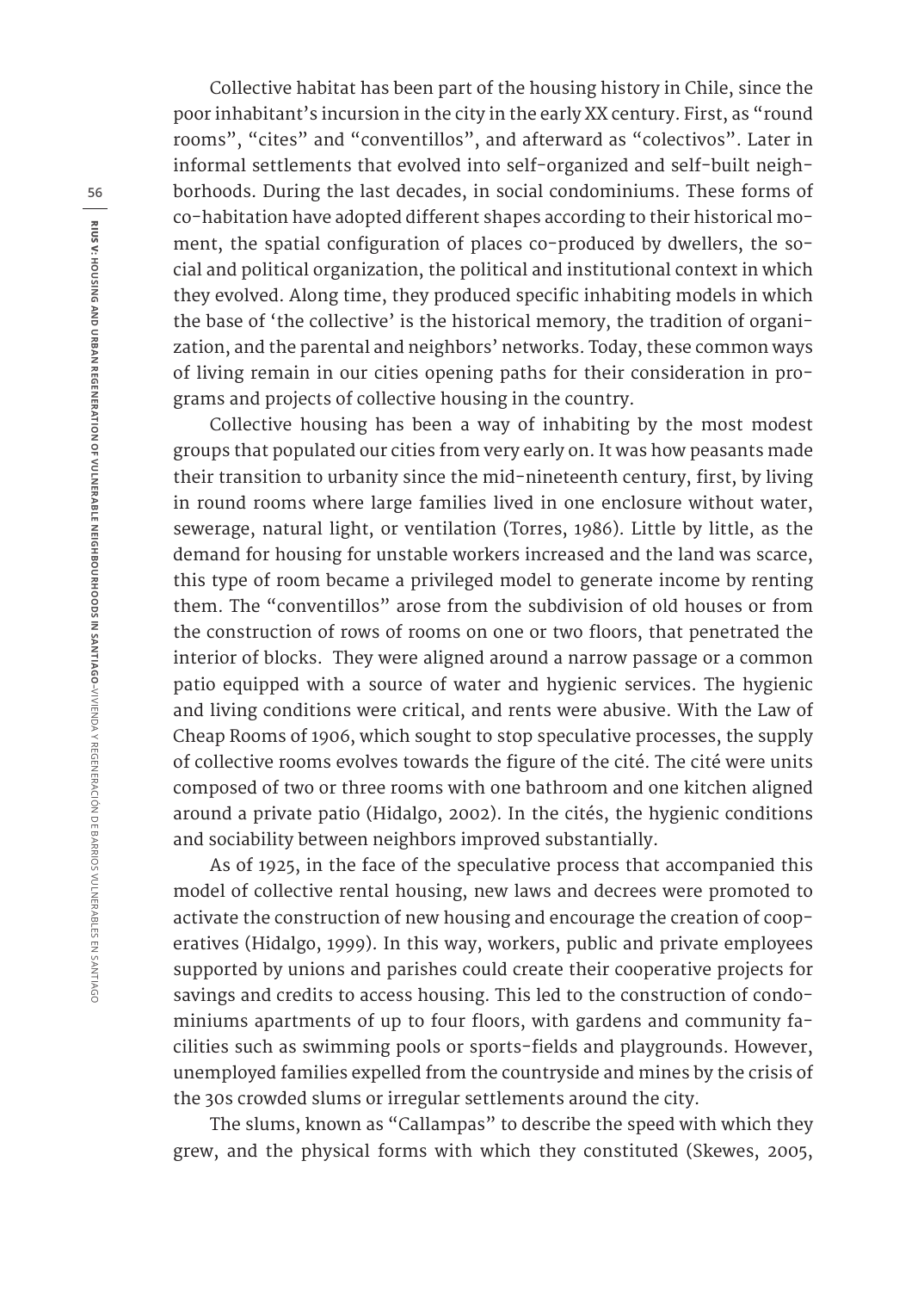La vivienda en colectivo ha sido una de las formas de habitar de los grupos más modestos que poblaron nuestras ciudades desde muy temprano. De hecho, fue el modo mediante el cual los campesinos hicieron su transición hacia la urbanidad desde mediados del siglo XIX. Primero, viviendo en cuartos redondos donde familias numerosas habitaban un recinto sin agua, alcantarillado, luz natural ni ventilación (Torres, 1986). Poco a poco, a medida que la demanda de vivienda para pobladores sin trabajo estable aumentaba y el suelo escaseaba, esta figura pasó a ser un modelo privilegiado para generar renta a través del arrendamiento por piezas. Surgieron así los conventillos como resultado de la subdivisión de casas viejas o bien de la construcción de hileras de cuartos redondos que penetraban hacia el interior de las manzanas en uno o dos pisos, alineados en torno a un estrecho pasaje o a un patio común dotado de una fuente de agua y servicios higiénicos. Allí las condiciones higiénicas y la convivencia eran críticas, y los alquileres abusivos. Con la Ley Habitaciones Baratas de 1906, que buscaba frenar este proceso especulativo, la oferta de habitación colectiva evoluciona hacia la figura del cité, compuesto por unidades de dos o tres habitaciones con baño y cocina alineadas en torno a un patio privado (Hidalgo, 2002) donde las condiciones de higiene y la sociabilidad entre vecinos mejoraron sustancialmente.

A partir de 1925, frente al proceso especulativo que acompañó este modelo de vivienda colectiva de alquiler, se promovieron nuevas leyes y decretos tendientes a activar la construcción de vivienda nueva e impulsar la creación de cooperativas (Hidalgo, 1999). De este modo, los obreros, empleados públicos y privados apoyados por sindicatos y parroquias podrían crear sus propios proyectos cooperativos de ahorro y crédito para acceder a la vivienda. Esto dio lugar a la construcción de notables proyectos de habitaciones en condominios de hasta cuatro pisos con jardines y equipamientos comunitarios como piscinas o canchas y juegos infantiles. Sin embargo, fuera de los circuitos de la obra pública destinada a trabajadores y empleados, las familias sin trabajo expulsadas del campo y de las minas por la crisis los años treinta, se agolpaban en campamentos o asentamientos irregulares en los alrededores de la ciudad.

Los campamentos, que en su momento recibieron el nombre de poblaciones callampas para describir no sólo la velocidad con que crecían sino también las formas físicas con que se constituían (Skewes, 2005, p. 106), son una tercera modalidad de la vivienda colectiva en Chile. Construido y diseñado a partir de saberes y recursos compartidos, en su configuración espacial el campamento es reflejo de un complejo entramado de relaciones familiares, apoyos e interdependencias, en un espacio común conformado por las viviendas precarias de sus habitantes (Skewes, 2005).

Hacia fines de los años cuarenta la situación se vuelve apremiante, los pobladores deciden hacer ocupaciones ilegales de terrenos a partir de acciones colectivas concertadas y en muchos casos por la fuerza, que serán conocidas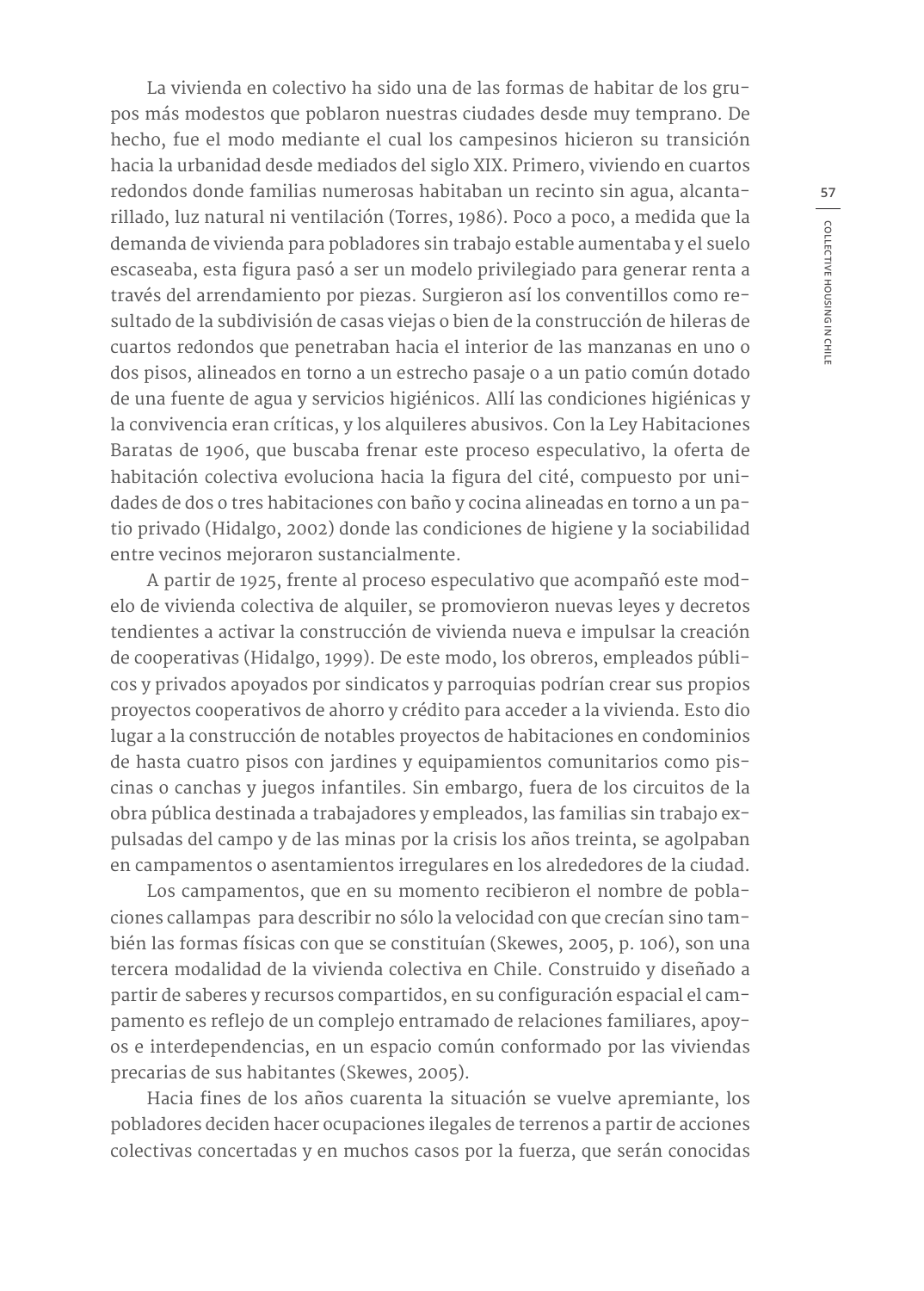p.106), can be identified as the third form of collective housing in Chile. The slums were built and designed from shared knowledge and resources. In its spatial configuration, the slum reflects a complex network of family relationships, supports, and interdependencies in a collective space made up of the precarious dwellings of its inhabitants (Skewes, 2005).

Towards the end of the 1940s, the situation became urgent. The inhabitants decided to illegally occupy land through collective actions and in many cases, by force, which will be known as "tomas de terreno" or land appropriations (De Ramón, 1990). In this way, the housing problem becomes a political issue (Angelcos & Pérez, 2017; Millán, 2016). The residents play a double role: they are inhabitants and producers of their space in the city, as well as social and political actors arising from the land appropriation. They have the capacity for self-construction and social organization, which is reflected in the spatial organization of the slum: the equitable distribution of space by family, services, common areas, etc. As De Ramón points out, these informal settlements "were the result of, or gave rise to, a principle of social organization unknown until then, generating social leaders and shaping new ways of living together that would be a predecessor of more perfect forms of organization that would be born in the future" (1999: 12). At the same time, they were the prelude to homeownership and the conquest of a place in the city.

The transition from the slum to the neighborhood or single-family housing neighborhood constitutes for us, the fourth form of collective housing in Chile. From 1964, the threat of political polarization of low-income dwellers and new families avalanche into the cities will be attributed to the lack of participation and belonging to modern urban society by the "marginals" (Angelcos & Pérez, 2017; Vekemanns, 1969). With the "Popular Promotion" program, the State will encourage social integration through participation in grassroots organizations such as Neighborhood Boards, Mother Centers, unions, and initiatives for cultural, sports, and social training of leaders.

The integration to the city will be the transition from the slum to the neighborhood through the Site & Service program. This program focuses on delivering urbanized land (sometimes including services) to the homeless inhabitants. It is based on their organizational capacity and on their potential to contribute to the workforce in the self-help construction of housing (Hidalgo, 2010). The Site & Service model promotes the idea of access to single-family individual property, which was not owned by low-income families until then, lived collectively in informal settlements. As De Ramón points out, "the incorporation of the settlers into the existing financial systems is promoted, which would allow them to become homeowners in the city" (1990: 13).

This time, the collective no longer consists of sharing the same floor but the same neighborhood, identity, and a shared history (Márquez, 2017). It also consists of the community organization formed by relatively homoge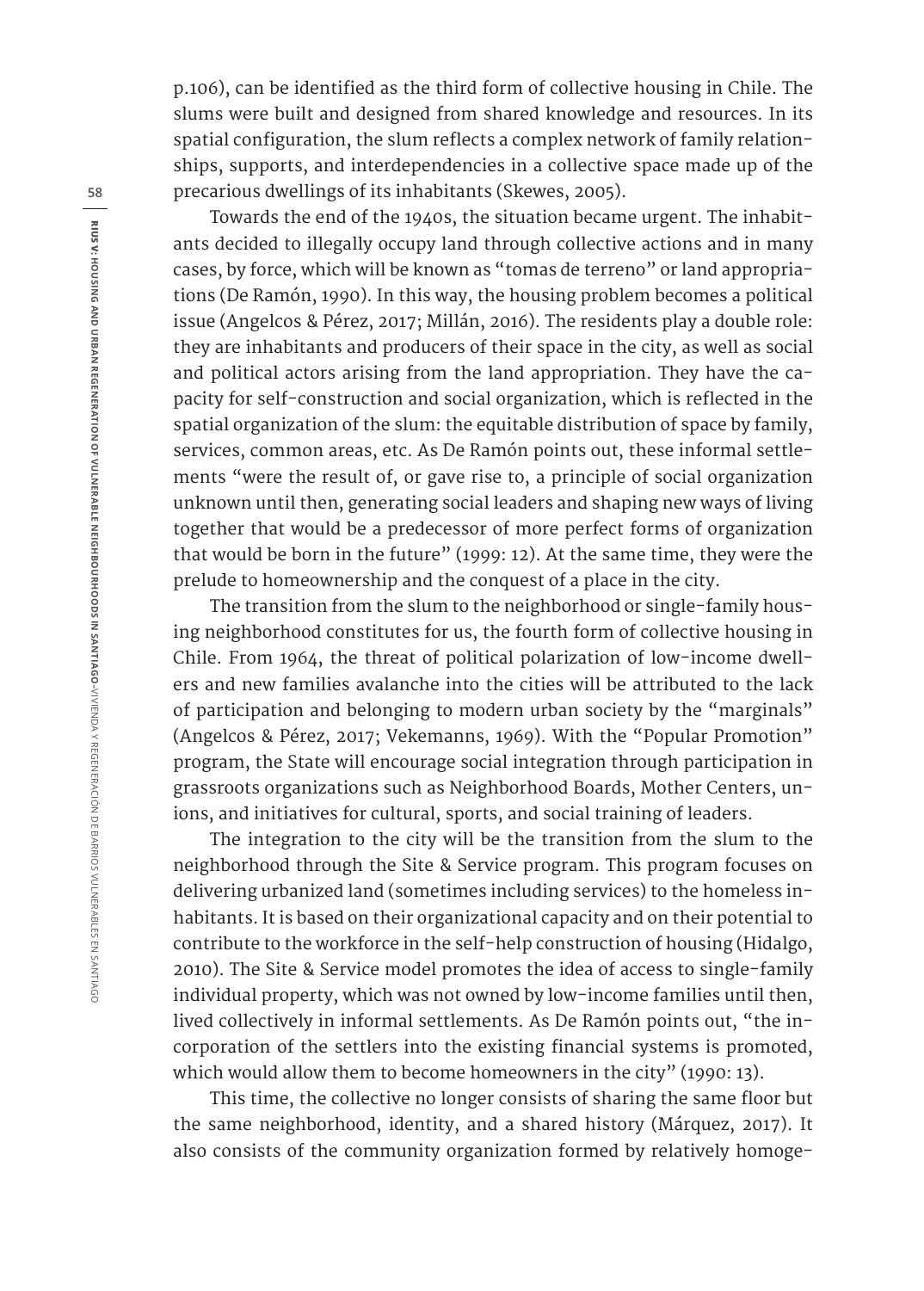con el nombre de tomas de terreno (De Ramón, 1990). De este modo, el problema de la vivienda pasa a ser una cuestión política (Angelcos & Pérez, 2017; Millán, 2016). Los pobladores, en su rol tanto habitantes y productores de su espacio en la ciudad como de sujetos sociales y políticos surgidos de las tomas de terreno, cuentan con una capacidad de autoconstrucción y de organización social y partidaria que se refleja en la organización espacial del campamento: la distribución equitativa del espacio por familia, los servicios, los espacios colectivos, etc. Como señala De Ramón, estos campamentos «eran fruto o daban origen a un principio de organización social que hasta entonces no se conocía, generando líderes sociales y dando forma a nuevas maneras de convivencia que serían el antecedente lejano de formas de organización más perfectas que nacerían en el futuro» (1999:12), y al mismo tiempo eran la antesala de la vivienda propia y de la conquista de un lugar en la ciudad.

El paso del campamento a la población o barrio de vivienda unifamiliar constituye, a nuestros ojos, una cuarta modalidad del habitar colectivo en Chile. A partir de 1964, la amenaza de polarización política de los pobladores y el peligro de una avalancha popular sobre las urbes serán atribuidos a la falta de participación y pertenencia a la sociedad urbana moderna por parte de los "marginales" (Angelcos & Pérez, 2017; Vekemanns, 1969). Con el programa de "Promoción Popular", el Estado fomentará su integración social mediante la participación en organizaciones de base como las Juntas de Vecinos, Centros de Madres, organizaciones sindicales, y en iniciativas de capacitación cultural, deportiva y social de los dirigentes.

La integración a la ciudad, se hará con la transición del campamento al barrio mediante el programa de "Operación Sitio" que se focaliza en entregar suelo urbanizado, en algunos casos dotado de servicios, a los pobladores sin casa, apoyándose en su capacidad organizativa y en su potencial de contribuir con su fuerza de trabajo en la autoconstrucción de la vivienda (Hidalgo, 2010). Es importante destacar que el modelo de la Operación Sitio promueve la idea del acceso a la vivienda unifamiliar de propiedad individual que no era propia de los grupos populares que hasta entonces habitaban colectivamente en campamentos. Como señala De Ramón: «se promueve la incorporación de los pobladores a los sistemas financieros existentes, lo cual le permitiría llegar a ser propietario en la ciudad» (1990: 13).

Esta vez lo colectivo ya no consiste en compartir el mismo suelo sino el mismo barrio, una identidad y una historia común (Márquez, 2017), y en la organización comunitaria formada por grupos relativamente homogéneos que venían del campamento (De Ramón, 1990). Como señala Espinoza «El 'nosotros' […] apunta a la calidad de poblador […]», según la cual, «el hecho de compartir determinado hábitat […] imponía condiciones y circunstancias que les eran comunes […] y constituía una categoría de identidad» que los llevaba a movilizarse más allá de la solución individual (1998: 259-260).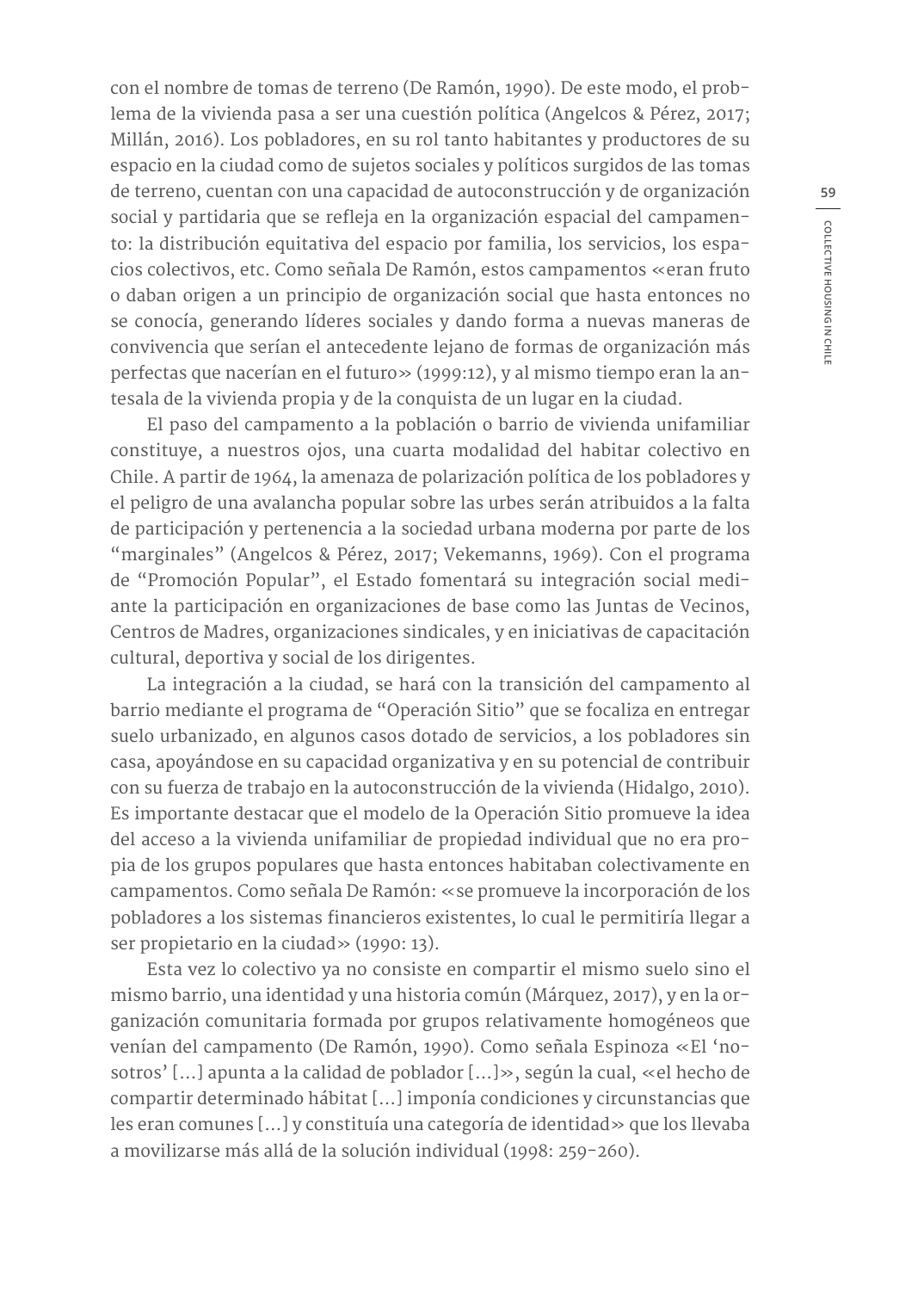neous groups that came from the slum (De Ramón, 1990). As Espinoza points out, "The 'we' [...] points to the capacity of the inhabitant [...]", according to which, "the fact of sharing a given habitat [...] imposed conditions and circumstances that were common to them [...] and constituted a category of identity" that led them to move beyond the individual solution (1998: 259- 260).

The spatial structure of the neighborhood would tend to reproduce the sense of community of Popular Promotion program (Figueroa & Forray, 2015). Thus, in many of them, the urban fabric organized on groups of blocks arranged around a hierarchy of streets and public spaces would favor different scales of sociability, from the neighborhood to the city. On the minor scale, the squares would host neighborhood venues, micro sports courts, kindergartens or schools. On a great scale, they would enjoy public facilities, schools, health centers, sports fields, and commercial space. This spatial structure is part of the patrimonial inheritance of the Site & Services programs today, sixty years later, when these neighborhoods are the object of the regeneration project.

Meanwhile, since the fifties, the State took charge of the construction of housing complexes consisting of four-storey apartment buildings for families of workers with savings capacity known as "Colectivos". The idea of collective housing does not refer in this case to the promotion of shared sociability, or to the possession of communal spaces to use. It alludes to the decision to group several homes in the same building, sharing the same floor and managing co-ownership. The ground was destined to become neighborhood spaces with gardens and communal facilities administered by social organizations, cooperatives, or municipal entities to a greater or lesser degree. However, beyond this destination of the ground. The concern was focused on the provision of single-family housing. In the short period between 1970 and 1973, the standard of social housing improves notably. It is a moment of exploration of building prototypes that will be called again "Colectivos" (e.g., Colectivo 1010, 1020). These housing complexes are built in well-located coowned properties. Here the focus relies on the apartments' building standards, rather than on the conformation of spaces for common use.

In 1973 the State will forbid social mobilization. The houses will grow inwards. Parents will host their children's families. From 1978 on, the State will stop building social housing. It will delegate this function to private enterprises. The State would finance individual access to the property through a range of subsidies complemented with prior savings and bank loans, according to the level of income and the family's debt capacity to opt for private housing (Hidalgo, Santana, & Link, 2018; Millán, 2012; Sugranyes, 2005). Speculation about the land markets will take control of the locations and confine the lower income population to the out- skirts of the city (Brain & Sabatini, 2006).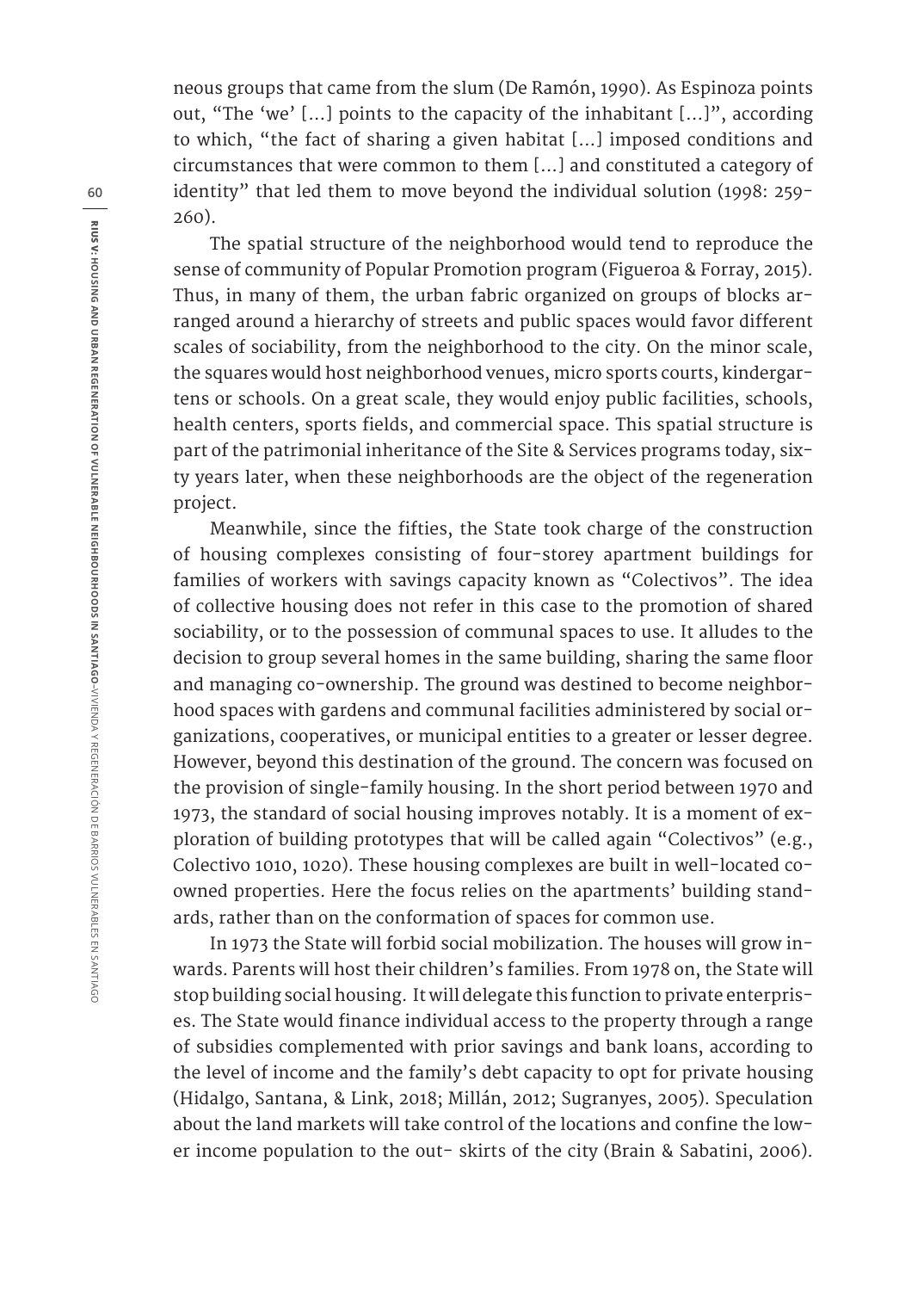El proyecto de Promoción Popular tenía aparejado un sentido comunitario que se reflejaría en la estructura espacial del barrio (Figueroa & Forray, 2015). Así, en muchos de ellos, el tejido urbano se organizaría en base a grupos de manzanas dispuestas en torno a una jerarquía de calles y espacios públicos que favorecerían distintas escalas de sociabilidad, desde la vecindad hasta la ciudad. En la escala las plazuelas acogerían sedes vecinales, micro canchas deportivas, jardines infantiles o escuelas, en la escala mayor, gozarían de equipamientos públicos, colegios, centros asistenciales, campos deportivos, espacio comercial. Esta es parte de la herencia patrimonial de los barrios originados en las operaciones sitio que hoy, sesenta años después, son objeto del proyecto de regeneración de los barrios 9x18.

Paralelamente, ya desde los años cincuenta el Estado tomaba a su cargo la construcción de lo que se conocerá como "vivienda colectiva" para referirse a conjuntos habitacionales compuestos por edificios de cuatro pisos de departamentos destinados a familias de trabajadores con capacidad de ahorro. La idea de vivienda colectiva no se refiere en este caso al hecho de promover una sociabilidad basada en "lo colectivo" ni a contar con recintos de uso comunitario, sino a la decisión de agrupar varias viviendas en un mismo edificio, compartir el mismo suelo y administrar la copropiedad. Más allá del suelo que estaba llamado a convertirse en espacios vecinales, con jardines y equipamiento comunitario, en mayor o menor grado administrados por organizaciones sociales, cajas de empleados o entidades municipales, la preocupación se centraba en la dotación de vivienda unifamiliar. En el corto período entre 1970 y 1973, el estándar de la vivienda social mejora notablemente, es un momento de exploración de prototipos edificatorios que serán denominados "Colectivos" (eg. Colectivo 1010, 1020, etc.). Se construyen conjuntos habitacionales en predios de copropiedad, bien localizados, donde la atención se focaliza en la calidad de la construcción y el estándar de los departamentos, más que en la conformación de espacios de uso común.

En 1973 el Estado paralizará la movilización social. Las viviendas crecerán hacia dentro. Desde 1978 en adelante, dejará de construir vivienda social y delegará esta función en la empresa privada. Financiará el acceso individual a la propiedad mediante una gama de subsidios que se complementan con ahorro previo y crédito bancario, según el nivel de ingreso y la capacidad de endeudamiento de la familia para optar a una vivienda construida por el sector privado (Hidalgo, Santana, & Link, 2018; Millán, 2012; Sugranyes, 2005). La especulación en los mercados de suelo pasará a regir las localizaciones y a confinar a la población de menores ingresos en las afueras de la ciudad (Brain & Sabatini, 2006). Como señala Sugranyes, se llevan a cabo operaciones masivas de erradicación o traslado forzado con el objetivo de "sanear" los campamentos originados en las tomas de terreno de los años sesenta y setenta (2005, p. 31), y de recuperar suelo urbano para fines de mercado (Hidalgo,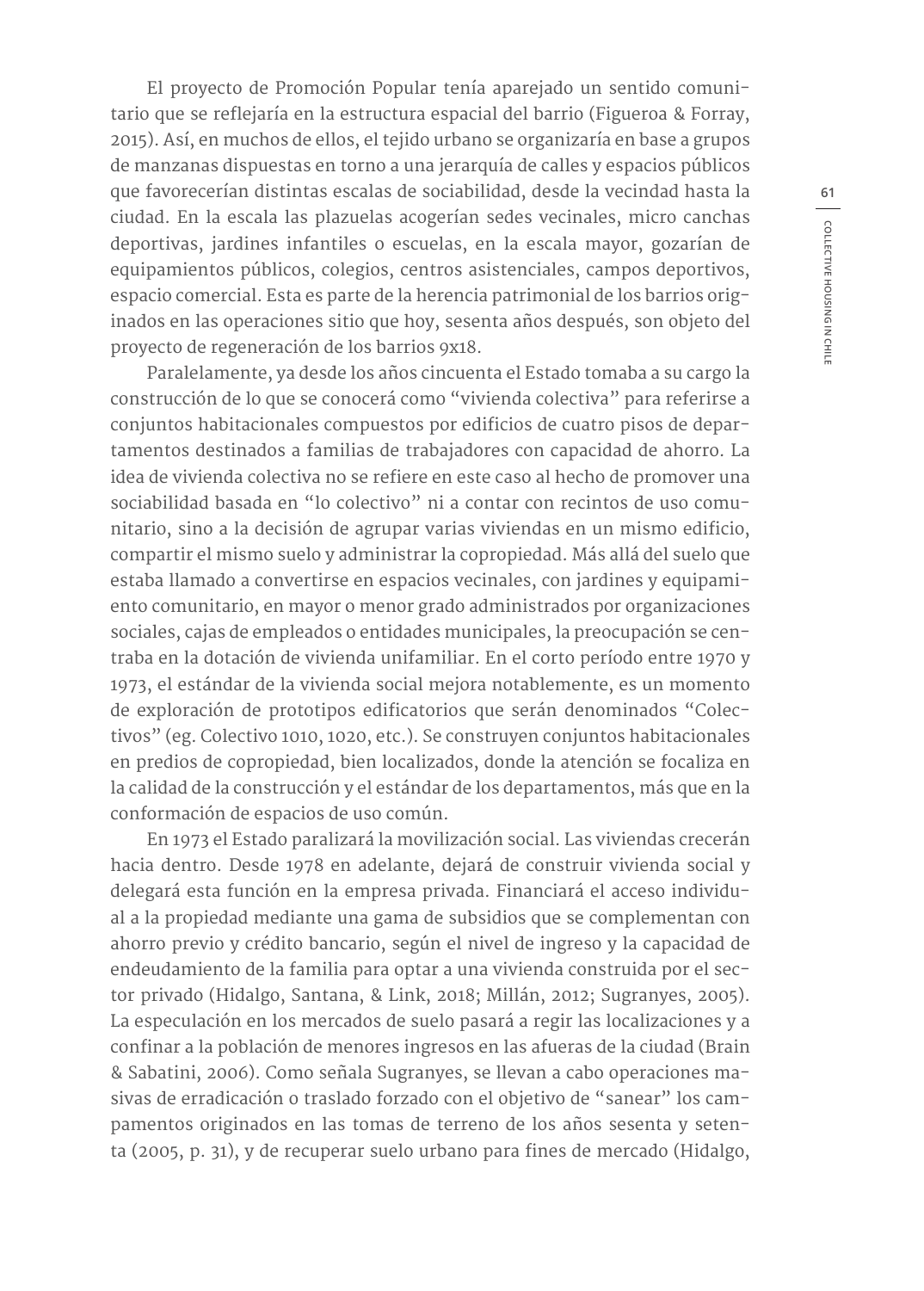As Sugranyes points out, massive eradication or forced transfer operations are carried out with the objective of "cleaning up" the slums originated in the land appropriations of the 1960s and 1970s (2005, p.31). These operations also had the objective of recovering urban land for market purposes (Hidalgo, 2007; Sabatini, Cáceres & Cerdá, 2001). The slum eradication policy destroyed the support networks and com- munity participation by grouping families of different origins into sets of two or three floors of miniscule dwellings. These sets of houses were increasingly distant and devoid of services and connection to the city (Hidalgo, 2010, Millán 2012)

Meanwhile, in the neighborhoods of Site & Services, the houses are densified to accommodate - inside or nearby grounds- children with their families, friends in a precarious situation, or new tenants. This process must be understood considering the impossibility of organizing land appropriations during the dictatorship, and the impoverishment of the population in the middle of the economic crisis of 1983-1986. This cohabitation of the extended-household is a fifth way to inhabit collectively, this time "inside" the dwelling. However, outside the home, the economic constraints that hit the families bring an intense neighborhood organization aimed at mitigating the effects of the crisis and reconstituting community ties lost with the dictatorship (Angelcos & Pérez, 2017). Thus, the basic needs of family life are solved collectively in organizations such as "Common Pots," "Buying Together," "Committees for Housing," among others.

At the beginning of the nineties, the subsidiary system and the provision of land with essential services are maintained. Both programs were intended for the progressive consolidation of housing by the action of their owners. Although now, people can apply collectively to the subsidies and land provisions. For the collective, initiatives for the consolidation of public spaces are launched. Such initiatives are implemented with participatory programs for paving streets and for providing public and communal facilities focused on the neighborhoods that needed it the most (Millán, 2012; MINVU, 2004, p. 266- 268, Sugranyes, 2005). As the urban land becomes scarce, three or four-storey housing complexes devoid of facilities spread. These complexes welcome increasingly vulnerable families on the outskirts of the city. Their vulnerability develops because of their economic condition but also because they have been displaced from their parental and communal bonds that make up their support networks (Araos, 2005; Millán, 2012). Because the land used for housing is private, the figure of the "condominium" is used, which consists of a system of individual and collective property that delegates to residents the responsibility of managing the co-property. In these cases, without neighborhood networks and among strangers, the residents cannot manage this collective land that is perceived by the co-owners as a no-man's land, and therefore, as a source of conflict (Donoso & Elsinga, 2018). The environment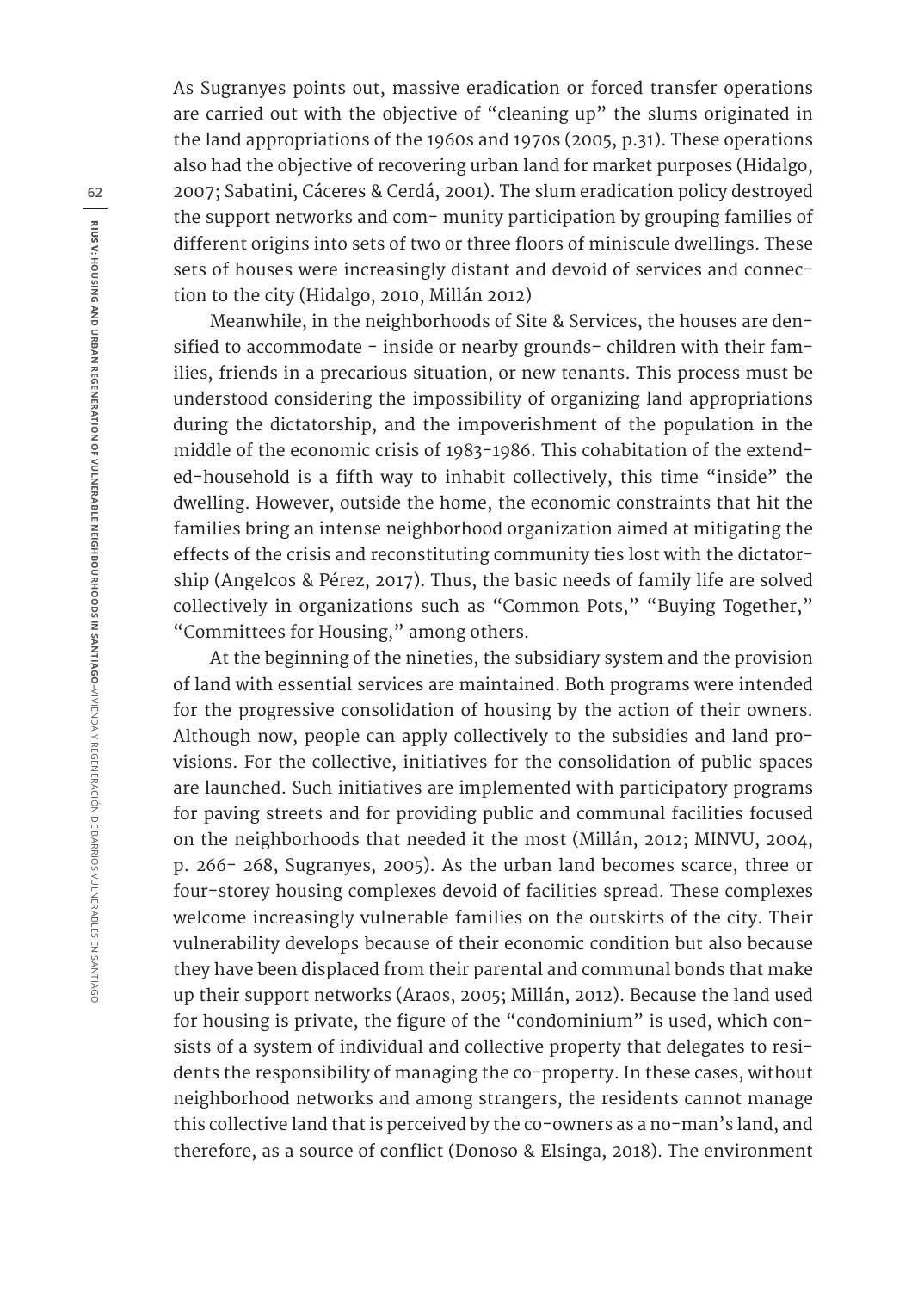2007; Sabatini, Cáceres & Cerdá, 2001). La política de erradicación de campamentos destruyó las redes de apoyo y la participación comunitaria agrupando a familias de distinto origen en conjuntos de dos o tres pisos de viviendas de exiguo tamaño cada vez más alejados y desprovistos de servicios y conexión con la ciudad (Hidalgo, 2010; Millán, 2012)

Entre tanto, en los barrios de Operación Sitio, ante la imposibilidad de organizar tomas de terreno en dictadura y debido al empobrecimiento de la población en el marco de la crisis económica de 1983-1986, las viviendas se densifican para acoger ya sea en su interior o en el sitio, a los hijos con sus familias, a amigos en situación precaria o a locatarios. Esta cohabitación, que tomó el nombre de allegamiento, es una quinta forma de habitar colectivo, esta vez "puertas adentro". Sin embargo, al mismo tiempo, "puertas afuera" los apremios económicos que golpean a las familias traen aparejada una intensa organización vecinal destinada a paliar los efectos de la crisis y a reconstituir lazos comunitarios perdidos con la dictadura (Angelcos & Pérez, 2017). Es así como necesidades básicas de la vida familiar se resuelven en colectivo en organizaciones como "Ollas Comunes", "Comprando Juntos", "Comités por la Vivienda", entre otras.

A principios de los noventa se mantiene el sistema de subsidios y la dotación de suelo con servicios básicos destinados a la consolidación progresiva de la vivienda por la acción de sus propietarios, aunque ahora se puede postular colectivamente. En el ámbito de lo colectivo, se lanzan iniciativas de consolidación del espacio público con programas participativos de pavimentación de calles y pasajes, y de dotación de equipamientos públicos y comunitarios focalizados en los barrios más necesitados (Millán, 2012; MINVU, 2004, p. 266-268, Sugranyes, 2005). A medida que el suelo urbano escasea, se multiplican los conjuntos de viviendas de tres o cuatro pisos desprovistos de equipamientos, que acogen en los extremos de la ciudad a familias cada vez más vulnerables, no sólo por su condición económica sino por haber sido desarraigada de los lazos parentales y comunitarios que conforman sus redes de apoyo en el barrio de origen (Araos, 2005; Millán, 2012). Por tratarse de suelo privado para vivienda, se utiliza la figura del "condominio" que consiste en un sistema de propiedad individual y colectiva que delega en los residentes la responsabilidad de administrar la copropiedad. En estos casos, sin redes de vecindad, entre desconocidos, los habitantes no tienen capacidad de administrar este suelo colectivo que es percibido por los copropietarios como tierra de nadie y por ende fuente de conflicto (Donoso & Elsinga, 2018). El ambiente se degrada y se generan cierres y apropiaciones, que buscan privatizar en la práctica los espacios colectivos como solución a la dificultad de organización (Salcedo, Sabatini & Rasse, 2009). Se manifiesta lo que Rodríguez y Sugranyes denominaron como "el problema de los con techo" (2004). Más tarde, a partir del 2007, para restituir la sociabilidad dañada en muchos de estos conjuntos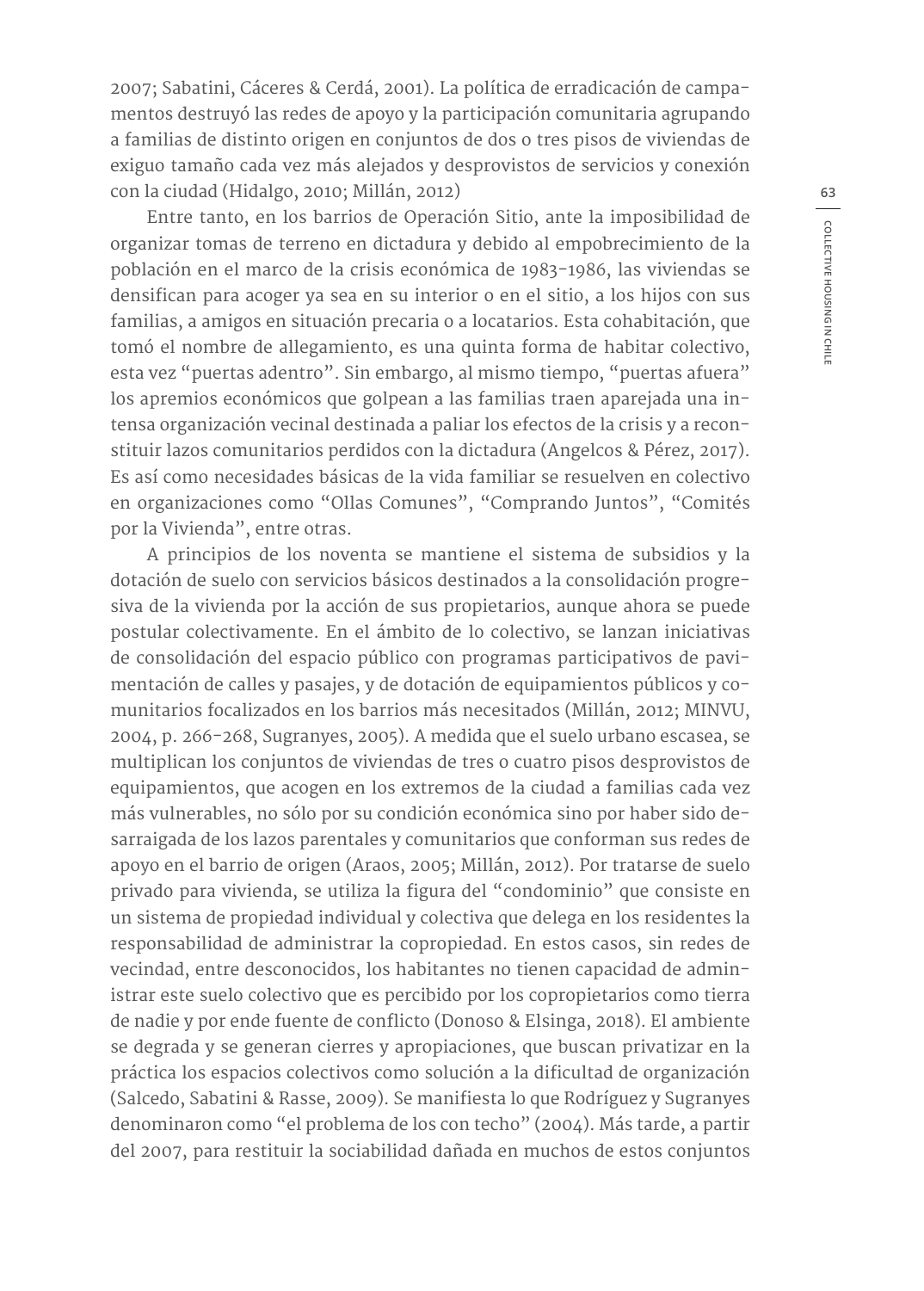deteriorates, and neighbors appropriate common spaces, as a solution to the difficulty of organizing that arises from this degradation (Salcedo, Sabatini & Rasse, 2009). This manifestation is what Rodríguez and Sugranyes called "the problem of those with a roof" (2004). Later, from 2007 on, the government implements a set of programs in order to restore the damaged sociability in many of these complexes that are considered to be critical. These programs aimed to re-conquer the public space, to manage the co-ownership, and to promote neighborhood organizations within the complexes, such as the socalled "I Love My Neighborhood" and "Social Condominiums" (Bustos, 2014).

After fifty years of the implementation of the Site & Services neighborhoods, the extended-households have grown, and the quality of housing has not always improved. However, the location in the city has improved. Since the end of the nineties, the organization of the villagers is rearticulated in committees of "allegados" around the "Movement of Settlers in Struggle". It organizes land appropriations to question the subsidized housing supply promoted by the State, not only for its quality but also for its location. It claims for worthy dwellings for the "allegados" in their original places where they were born, where their parents built their homes and in their neighborhoods. Not only that, they also deploy a capacity for action, "[...] they cross the territory, identify vacant lots, contact the owners and find out about the regulatory conditions by which they are governed, create self-management companies that empower them to carry out projects and negotiate lands" (Castillo & Forray, 2014, p.52). They even claim housing forms other than single-family units, recovering collective models of self-management. As an example, in 2007 a committee of allegados created a Social Real Estate Self-management Entity for the development of a collective social housing project in its neighborhood of origin, based on a participatory process. It culminated in its construction in 2013 (Franco, 2015).

The collective inhabiting has been present throughout more than a century since the poor arrived in the city. The ways in which cohabitation has taken shape differ according to the moment in which they occurred, the spatial configurations they shaped, and the social and political organization in which they developed. In specific ways, they exist until today, opening the opportunities to reconsider new collective housing alternatives in our cities.

The "conventillo" that still endures in the central areas, as Vassalli (1993) points out, would allow to conceive an accessible rental housing alternative for lower income tenants who have always lived in the center, the elderly, single women with children, low-skilled workers, and immigrants. According to the author, there is a solvent demand to sustain this housing. The cité, which also persists, is an alternative for young people looking to buy new housing in a group with shared spaces, examples of which exist in the westcenter. Organizations of salaried-workers and cooperatives weakened. How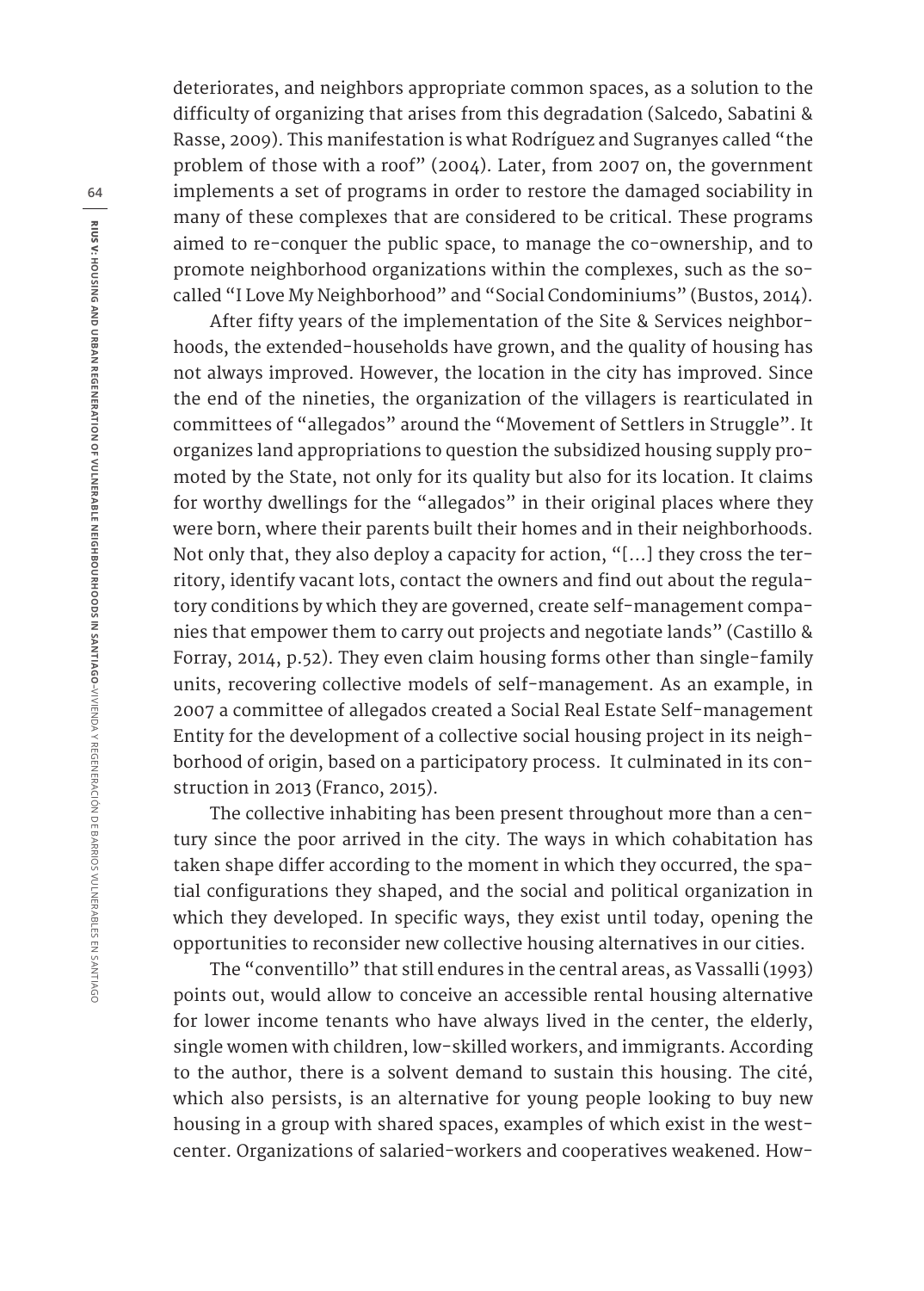considerados como críticos, el gobierno implementa programas de reconquista del espacio público, de gestión de la copropiedad y de promoción de las organizaciones vecinales dentro de los conjuntos, como los denominados "Quiero mi Barrio" y "Condominios sociales" (Bustos, 2014).

Mientras tanto, los barrios de operaciones sitio cumplen cincuenta años de existencia donde el allegamiento ha crecido y la calidad de la vivienda no siempre ha mejorado, sin embargo ha mejorado la localización en la ciudad. Desde fines de los noventa, la organización de los pobladores se re articula en comités de allegados en torno al "Movimiento de Pobladores en Lucha", y organiza tomas de terreno para poner en cuestión la oferta de vivienda por subsidio impulsada por el Estado, no sólo por su calidad sino también por su localización. Revindica vivienda digna para los allegados y en sus lugares de origen. Allí donde nacieron, allí donde sus padres construyeron sus casas y sus barrios. Pero no sólo eso, también despliegan una capacidad de acción, «[…] recorren el territorio, identifican sitios eriazos, contactan a los dueños y averiguan sobre las condiciones normativas por las cuales se rigen, crean empresas de autogestión que los facultan a realizar proyectos y negociar terrenos» (Castillo & Forray, 2014, p. 52). Incluso revindican formas de vivienda distintas a la vivienda unifamiliar recuperando modelos colectivos de autogestión. Para ejemplo, en 2007 un comité de allegados crea una Entidad de Autogestión Inmobiliaria Social, para el desarrollo de un proyecto de vivienda social colectiva en su barrio de origen, a partir de un proceso participativo que culmina con su construcción en 2013 (Franco, 2015).

El habitar colectivo ha estado presente a lo largo de más de un siglo de incursión de los pobres en la ciudad. Las maneras en que este cohabitar ha cobrado forma son distintas según el momento en que ocurrieron, la configuración espacial de los lugares en que se alojaron o que coprodujeron, la organización social y/o política en que se desenvolvieron. Y en cierto modo, todas perduran hasta hoy abriendo pistas a una reconsideración de la vivienda en colectivo en nuestras ciudades.

Así, el conventillo que aún perdura en las áreas centrales, como señala Vassalli (1993), permitiría concebir una alternativa de vivienda en arriendo accesible para locatarios de menores ingresos que siempre han vivido en el centro, adultos mayores, mujeres solas con hijos, trabajadores de oficios, inmigrantes. Según el autor, existe demanda solvente para sustentarla. El cité, que también persiste, es una alternativa para jóvenes que buscan comprar vivienda nueva en un conjunto con espacios compartidos, ejemplos de ello existen en el centro poniente. Con el debilitamiento de las organizaciones de trabajadores asalariados las cooperativas también se debilitaron, sin embargo, han estado presentes durante gran parte de la historia de Chile (BCN, s/f), por lo cual son un recurso potencial a la hora de concebir un proyecto de vivienda en colectivo.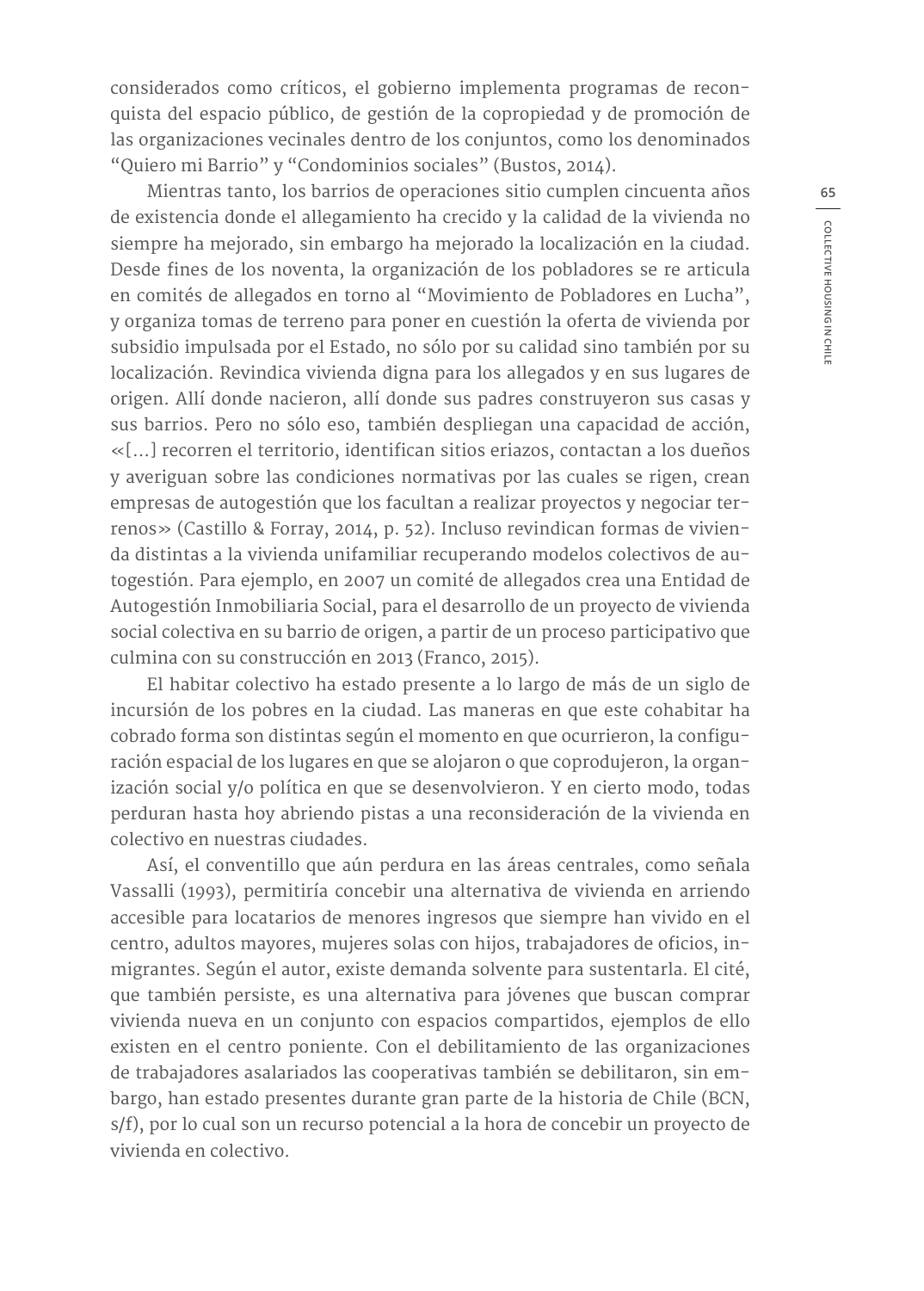ever, they have been present for a considerable part of Chilean history (BCN, nd), so they are a potential resource when it comes to conceiving a collective housing project.

On the other hand, throughout sixty years of social and political organization, the inhabitants have produced their space and inhabited collectively with a high capacity for self-management. First in the informal settlement, a community space poured-in to protect itself against the imminence of eviction. Then in the land appropriations, a space organized under the custody of social and political leaders. Finally, from land invasions to the neighborhoods of Operation Site, traced by the public actor but self-built. In these neighborhoods, the generous size of the lots allowed families to welcome those close to them in difficult times, and therefore the social networks built a fundamental element of support. It is in here where the "allegados" are reunited with their historic memory, they are reorganized into post-dictatorship social movements to obtain a decent home (Angelcos & Pérez, 2017) and create self-managed entities to carry out collective housing projects. This is how the neighborhood regeneration processes -via densification- have the possibility of accommodating them.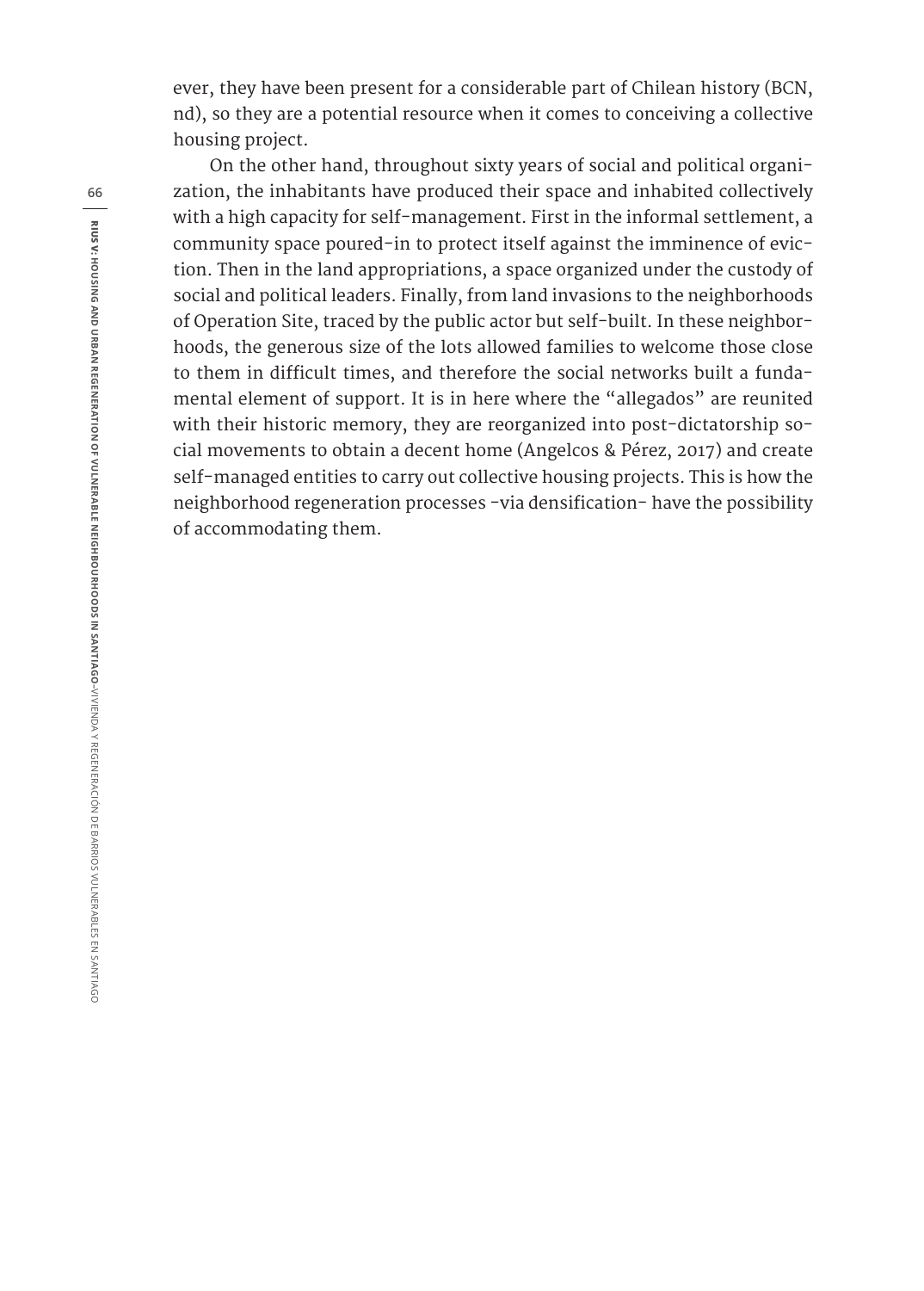Por su parte, a lo largo de sesenta años de organización social y política los pobladores han producido su espacio y habitado en colectivo con una alta capacidad de autogestión. Primero en el campamento, un espacio comunitario vertido hacia dentro para protegerse de la inminencia del desalojo. Después en la toma de terreno, un espacio organizado bajo la custodia de dirigentes sociales y políticos. Y de allí a los barrios de las operaciones sitio, trazados por el actor público pero autoconstruidos, donde el tamaño generoso de los predios permitió a las familias acoger a los allegados en tiempos difíciles, donde las redes de apoyo vecinal son un soporte fundamental. Es en estos barrios donde los allegados se reencuentran con su memoria histórica, se reorganizan en movimientos sociales post dictadura para obtener una vivienda digna (Angelcos & Pérez, 2017) y crean entidades de autogestión para realizar proyectos de vivienda colectiva. Allí es donde los procesos de regeneración barrial por densificación tienen la posibilidad de acogerlos.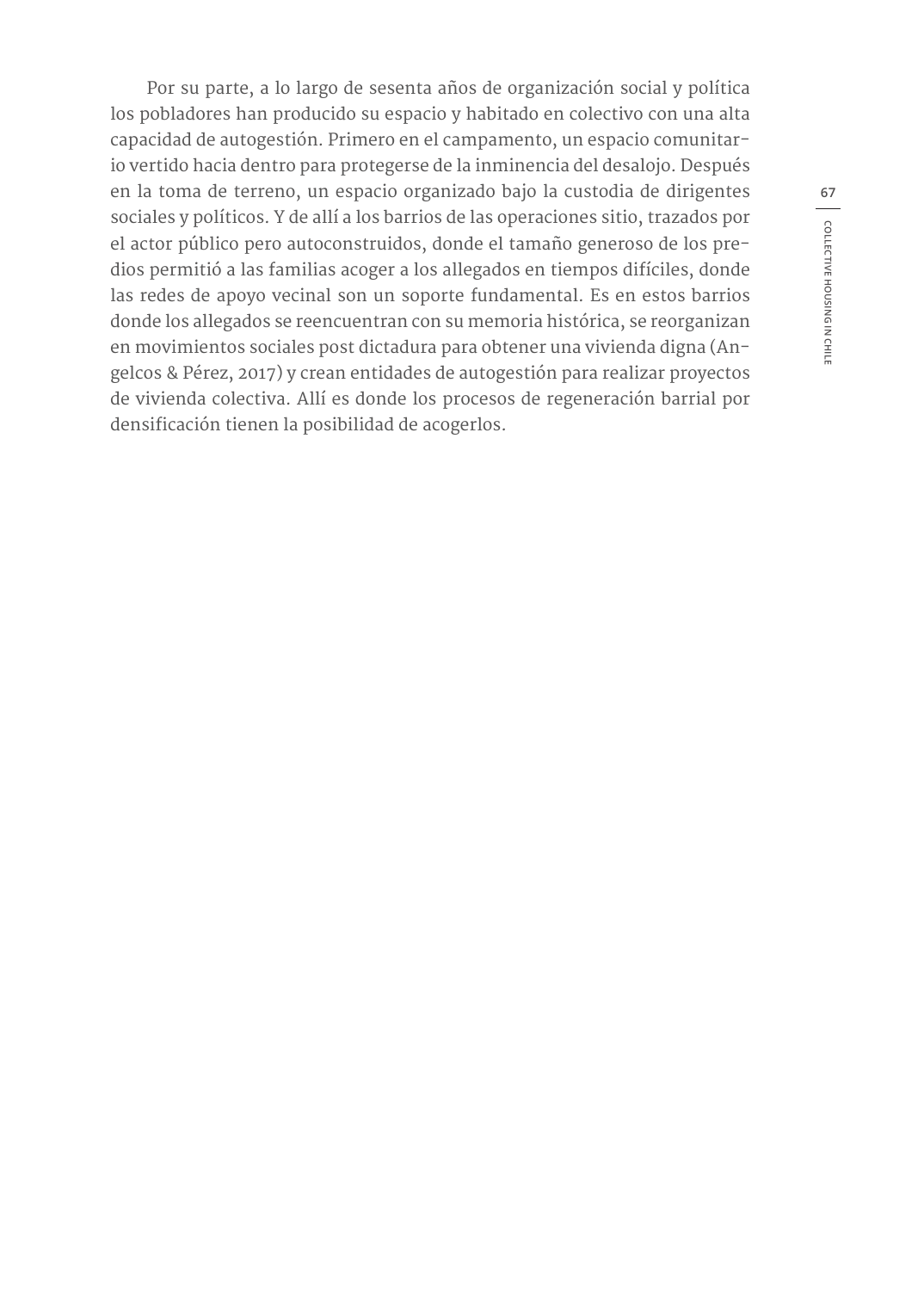#### **REFERENCES / REFERENCIAS**

Angelcos, N., & Pérez, M. (2017). De la "desaparición" a la reemergencia: Continuidades y rupturas del movimiento de pobladores en Chile. Latin American Research Review, 52(1), 94–109. https://doi. org/10.25222/larr.39

Araos, C. (2005). El allegamiento o la proximidad invisible.[Working Paper] Santiago de Chile.

- Brain, I., & Sabatini, F. (2006). Los precios del suelo en alza carcomen el subsidio habitacional, contribuyendo al deterioro en la calidad y localización de la vivienda social. Prourbana, 4(Maio), 1–12. Retrieved from http://www.institutodeestudiosurbanos.info/dmdocuments/cendocieu/Especializacion\_ Mercados/Documentos\_Cursos/Precios\_Suelo\_Alza-Brain\_Isabel-2006.pdf
- Biblioteca del Congreso Nacional de Chile (s/f) Las Cooperativas en Chile: Referencia histórica y Caracterización. Minuta.
- Bustos, M. (Coord.) (2014) Vivienda Social en Copropiedad. Memoria de Tipologías en Condominios Sociales. Santiago de Chile: Secretaría Ejecutiva Desarrollo de Barrios del Ministerio de Vivienda y Urbanismo (MINVU).
- Castillo, M. J., & Forray, R. (2014). La vivienda, un problema de acceso al suelo. ARQ (Santiago), (86), 48–57. https://doi.org/10.4067/s0717-69962014000100007
- De Ramón, A. (1990). La población informal poblamiento de la periferia de Santiago de Chile. 1920-1970. Revista EURE, XVII, 5–17.
- Donoso, R. E., & Elsinga, M. (2018). Management of low-income condominiums in Bogotá and Quito: the balance between property law and self-organisation. International Journal of Housing Policy, 18(2), 312–334. https://doi.org/10.1080/14616718.2016.1248608

Espinoza, V. (1998) Para una Historia de los Pobres de la Ciudad. Santiago de Chile: Ediciones Sur, 359 p.

- Figueroa, C., & Forray, R. (2015). Women's mobility: Setbacks in socio-spatial utopia in the slums of Santiago de Chile. Revista de Estudios Sociales, 2015(54). https://doi.org/10.7440/res54.2015.04
- Franco, J. T.(2015) Autogestión territorial y diseño participativo: vivienda social colectiva en Peñalolén, Chile. En Plataforma Arquitectura, www.plataformaarquitectura.cl
- Hidalgo Dattwyler, R., Santana Rivas, L. D., & Link, F. (2018). New neoliberal public housing policies: between centrality discourse and peripheralization practices in Santiago, Chile. Housing Studies, 3037, 1–30. https://doi.org/10.1080/02673037.2018.1458287
- Hidalgo, R. (2010). La vivienda social en Santiago de Chile en la segunda mitad del siglo XX : Actores relevantes y tendencias espaciales. In Santiago en la globalizacion: ¿Una nueva ciudad? (pp. 219–241).
- Hidalgo, R. (2002). Vivienda social y espacio urbano en Santiago de Chile: Una mirada retrospectiva a la acción del Estado en las primeras décadas del Siglo XX. EURE (Santiago), 28(83), 83-106. https://dx.doi. org/10.4067/S0250-71612002008300006
- Hidalgo, R. (1999) La vivienda social en Chile: la acción del Estado en un siglo de planes y programas. Scripta Nova Revista Electrónica de Geogrfía y Ciencias Sociales Nº 45 (1), http://www.ub.edu/geocrit/ sn-45-1.htm
- Márquez, F. (2017). Resistencia y sumisión en sociedades urbanas desiguales: poblaciones, villas y barrios populares en Chile. Retrieved from https://www.researchgate.net/publication/239606207
- Millán, R. (2012). Operación sitio a cuatro décadas de su constitución. Programas y políticas de mejoramiento urbano en áreas pericentrales del Gran Santiago. In ISA Forum RC 43. Housing and Built Environment / Informal settlements: Land and housing markets, policies and formalisation. Universidad Diego Portales.
- MINVU (2004) La vivienda social en el período del Gobierno Militar, 1973-1990. Camilo Arriagada Luco (ed.) Chile, un siglo de políticas de vivienda y barrio. Santiago de Chile: Departamento de Estudios, DITEC, Ministerio de Vivienda y Urbanismo. Capítulos 3, 4, 5, 6.
- Pérez, M. (2016) Becoming Political Subjects in the City's Peripheries: Pobladores and Housing Struggles in Santiago, Chile. Thesis, Doctor in Philosophy in Anthropology and the Designated Emphasis in Global Metropolitan Studies,University of Berkeley California, 253 pp.
- Rodríguez, A., & Sugranyes, A. (2004). El problema de vivienda de los "con techo". EURE (Santiago), 30(91),

**68**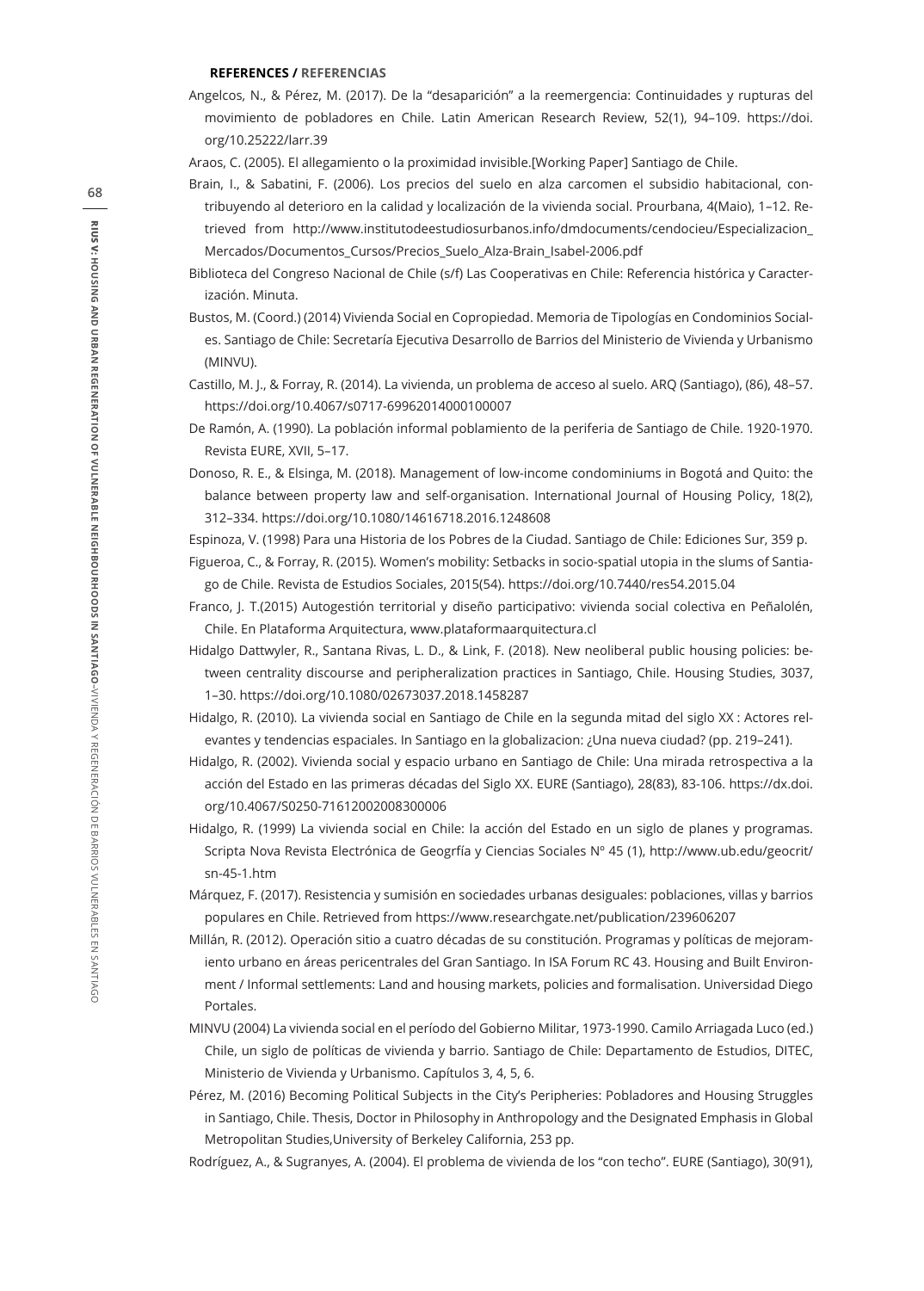53-65. https://dx.doi.org/10.4067/S0250-71612004009100004

- Sabatini, F. (2000). "Reforma de los mercados de suelo en Santiago, Chile: efectos sobre los pre- cios de la tierra y la segregación residencial". EURE, 77, 49-80.
- Salcedo, R., Sabatini, F., Rasse, A. (2009) Criminalidad, control social e individualismo: reflexiones en torno a los cambios culturales en el habitar popular. En Lunecke, A.; Munizaga, A.; Ruiz, J. (Eds.) Violencia y delincuencia en barrios: Sistematización de experiencias. Santiago: Fundación Paz Ciudadana – Universidad Alberto Hurtado
- Skewes, J.C. (2005) De invasor a deudor: el éxodo desde los campamentos. En Rodríguez & Sugranyez, Los con techo. Santiago de Chile: Ediciones Sur, pp. 101-122.
- Sugranyez (2005) La política habitacional en Chile 1990-2000. En Rodríguez, A., & Sugranyes, A. Los con techo. Un desafío para la vivienda social. Santiago de Chile: Ediciones Sur, pp. 23-57.
- Torres, Isabel. (1986). Los conventilos en Santiago, Cuadernos de Historia Nº6, Departamento de Ciencias Históricas Universidad de Chile, 67-85.
- Vassalli, C. (1993). Los conventillos: un mercado de la vivienda en plena actividad. Revista INVI, 8 (18), 14-20
- Vekemans, R. & Silva, I. (1969) El Concepto de Marginalidad. En DESAL (ed.) Marginalidad en América Latina: un ensayo de diagnóstico, Santiado de Chile: Herder, p. 15-63.